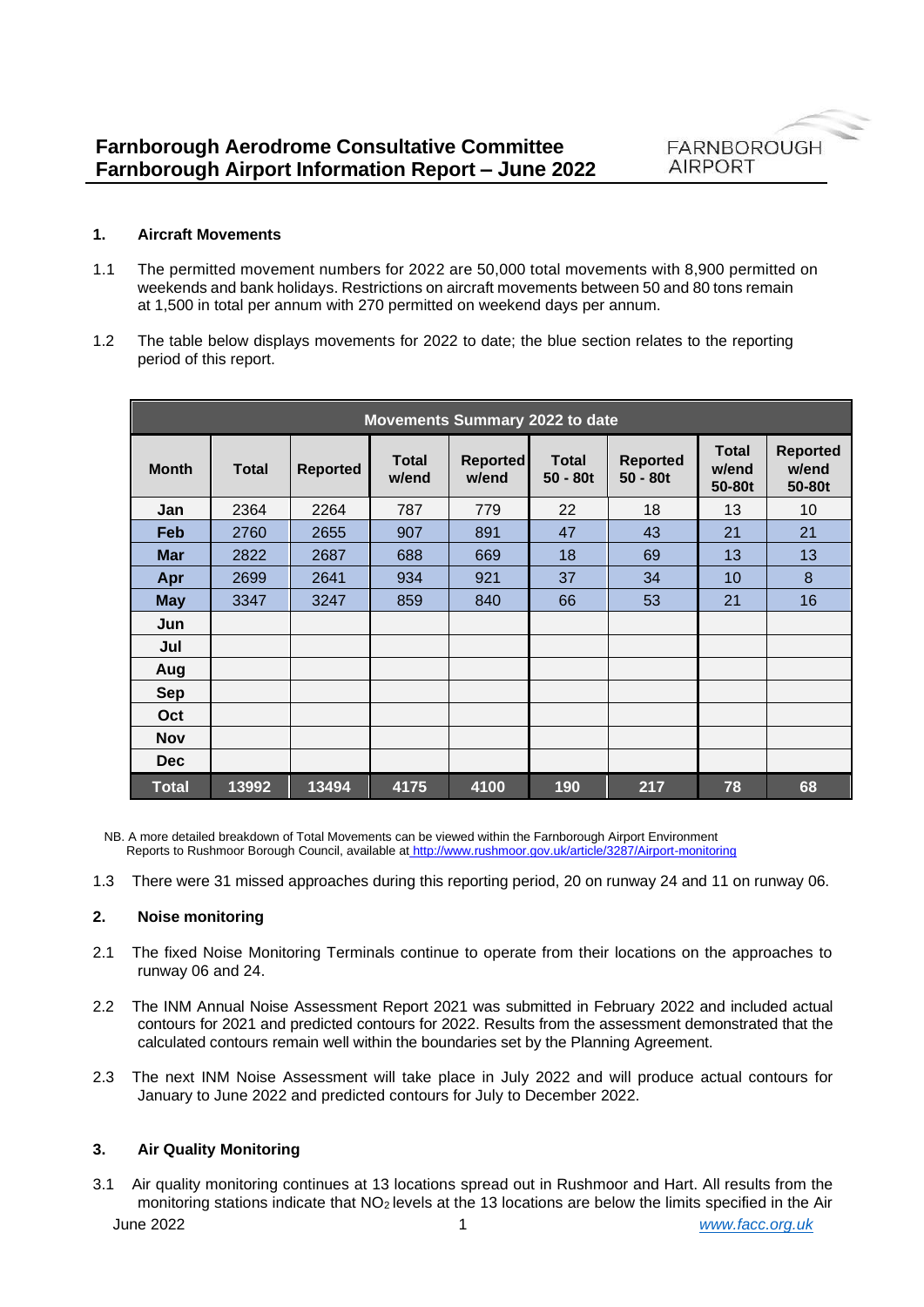Quality Regulations and show no indication of significant influence by airport operations.

- 3.2 The active NO<sup>2</sup> monitoring devices (Learian Streetboxes) operate at their agreed locations (Kempton Court and Farnborough College). Results from the units show NO<sup>2</sup> levels are within the government regulated levels.
- 3.3 During this reporting period, 5 complaints related to odour were received and onward reported to RBC.

### **4. Runway Use**

4.1 The predominant south-west winds in the Farnborough area again favoured use of runway 06 ever so slightly during the reporting period. Table 4.2 details recorded runway use and operation (i.e. Departure or Arrival) figures for the reporting period.

| <b>Operation</b> | February '22 | March '22 | April '22 | <b>May '22</b> |
|------------------|--------------|-----------|-----------|----------------|
| 06 Arrival       |              | 31        | 27        |                |
| 24 Departure     |              | 30        | 27        |                |
| 06 Departure     | 47           | 19        | 23        | 43             |
| 24 Arrival       | 48           | 19        | 22        | 42             |
| Aerodrome (Heli) |              |           |           |                |

4.2 Runway use  $(\%)$  +

† to the nearest whole percent

#### **5. Security**

5.1 There have been two demonstrations held over the reporting period (Feb to May). One on  $5<sup>th</sup>$  of February approximately 20 members of a local group were civilised with no damage or issues reported.

On the 21<sup>st</sup> of May a national group of approximately 40 members protested at the Airport, they were in the main peaceful, but employees coming into work stated they were intimidated by the protestors when trying to access the site which is intolerable. In addition to this, property damage was discovered on site which required immediate repair. No flight departures were affected as a result of the extremism noted during the protest.

# **6. Sustainability**

- 6.1 FAL have purchased a new zero-emissions electric ground power unit (eGPU) following a successful trial. The eGPU has been delivered and successfully entered operational service on the  $12<sup>th</sup>$  June.
- 6.2 FAL secured the first delivery of HVO during the beginning of April. HVO is produced from 100% sustainable renewable waste feedstocks. HVO has successfully been rolled out across most of the diesel-powered fleet as a drop-in replacement for White Diesel. Benefits include a claimed greenhouse gas emission saving potential of up to 90%, plus improved exhaust tailpipe emissions and storage life.
- 6.3 Another Vauxhall Mokka and Mercedes EQV is on order for the end June. This will bring the total number of electric fleet vehicles to 22 by June this year.
- 6.4 Farnborough Airport is ensuring sustainability is at the heart of any Capital Project at the airport. The airport is currently delivering the following projects with a focus on sustainability:
- 6.5 Campus Wide LED lighting Conversion, a project aiming to remove any non-LED lighting from our buildings and airfield to ensure all lighting draws the minimum amount of power consumption across the site.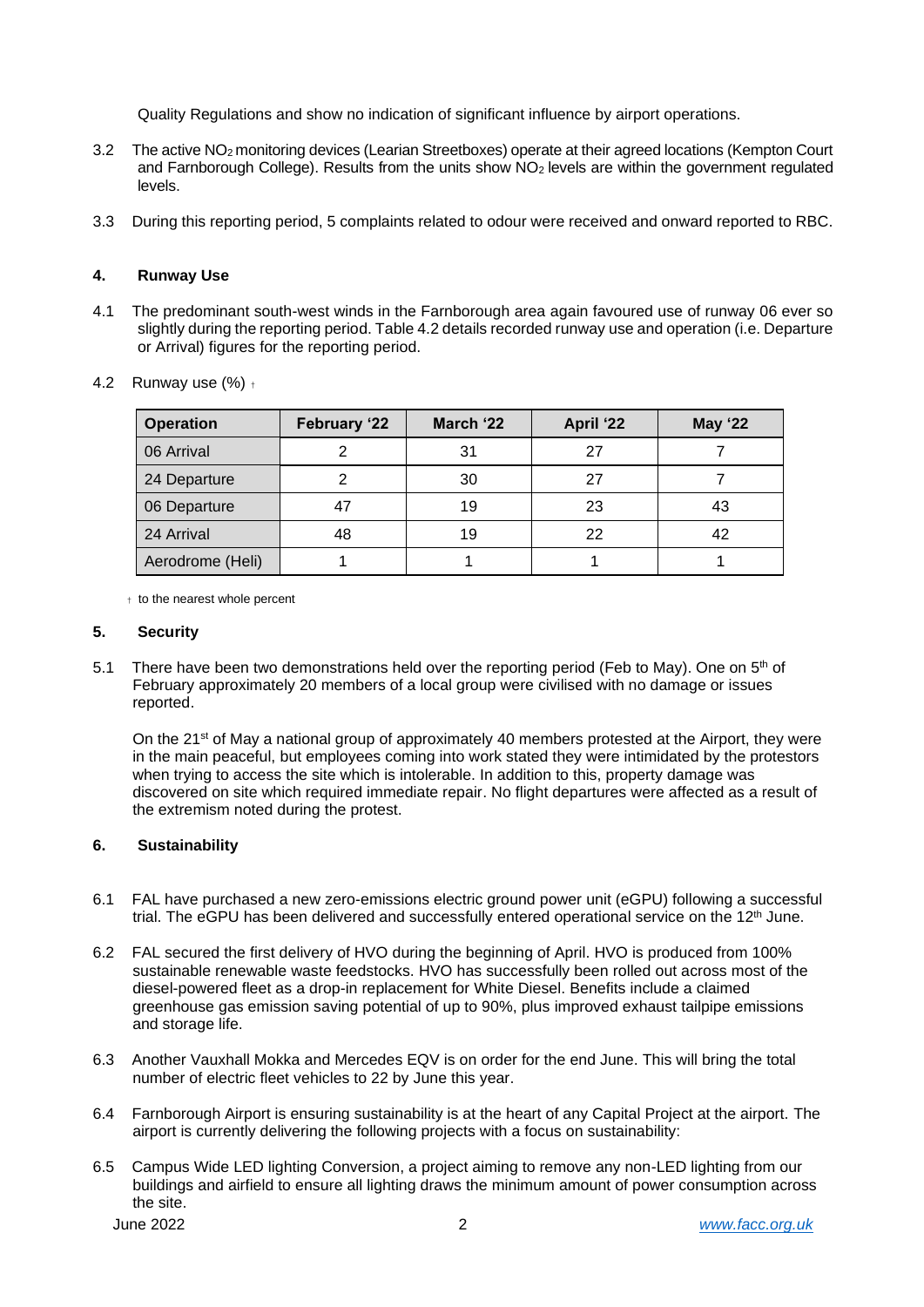- 6.6 The airport is currently working with suppliers to roll out campus wide electric vehicle charging infrastructure. This will encourage and enable our staff and colleagues to make the transition to electric vehicles, but also assist numerous companies that work in and around the airport to start transitioning their fleet vehicles to more sustainable methods of transport.
- 6.7 The airport is currently commencing the construction of a new four bay hangar. The hangar has been designed with sustainability at the forefront of focus. Encompassing LED lighting with intelligent lighting control systems, rainwater harvesting and sustainable heating and cooling systems, the new hangar will set the benchmark for all sustainable buildings at the airport.
- 6.8 Waste Management segregation upheld. Site waste management and performance in recycling continues to function at a high standard.



Data derived from average collection weights (from Waste Contractors).

| <b>Recycled</b>            | Waste is re-processed into new products                                                              |
|----------------------------|------------------------------------------------------------------------------------------------------|
| <b>Anaerobic Digestion</b> | Food waste is broken down in a specialised plant to produce biogas                                   |
| <b>Waste to Energy</b>     | Waste is incinerated, the heat energy produced is used in other applications                         |
| <b>Incineration</b>        | Waste is incinerated                                                                                 |
| Landfill                   | Waste is buried at dedicated sites                                                                   |
| <b>Refuse Derived Fuel</b> | Waste is ground down, formed into pellets and used as fuel to produce heat for other<br>applications |

# **7. Initiatives/Tours**

- 7.1 Since the last FACC meeting in February, the airport has conducted various tours of the airport including MAM board, Aviator staff and two Farnborough College tours.
- 7.2 Two projects have been chosen to be carried out as part of the RBC Environment Fund. These are the Parkside gardening project and Tweseldown Playgroup outside area upgrade.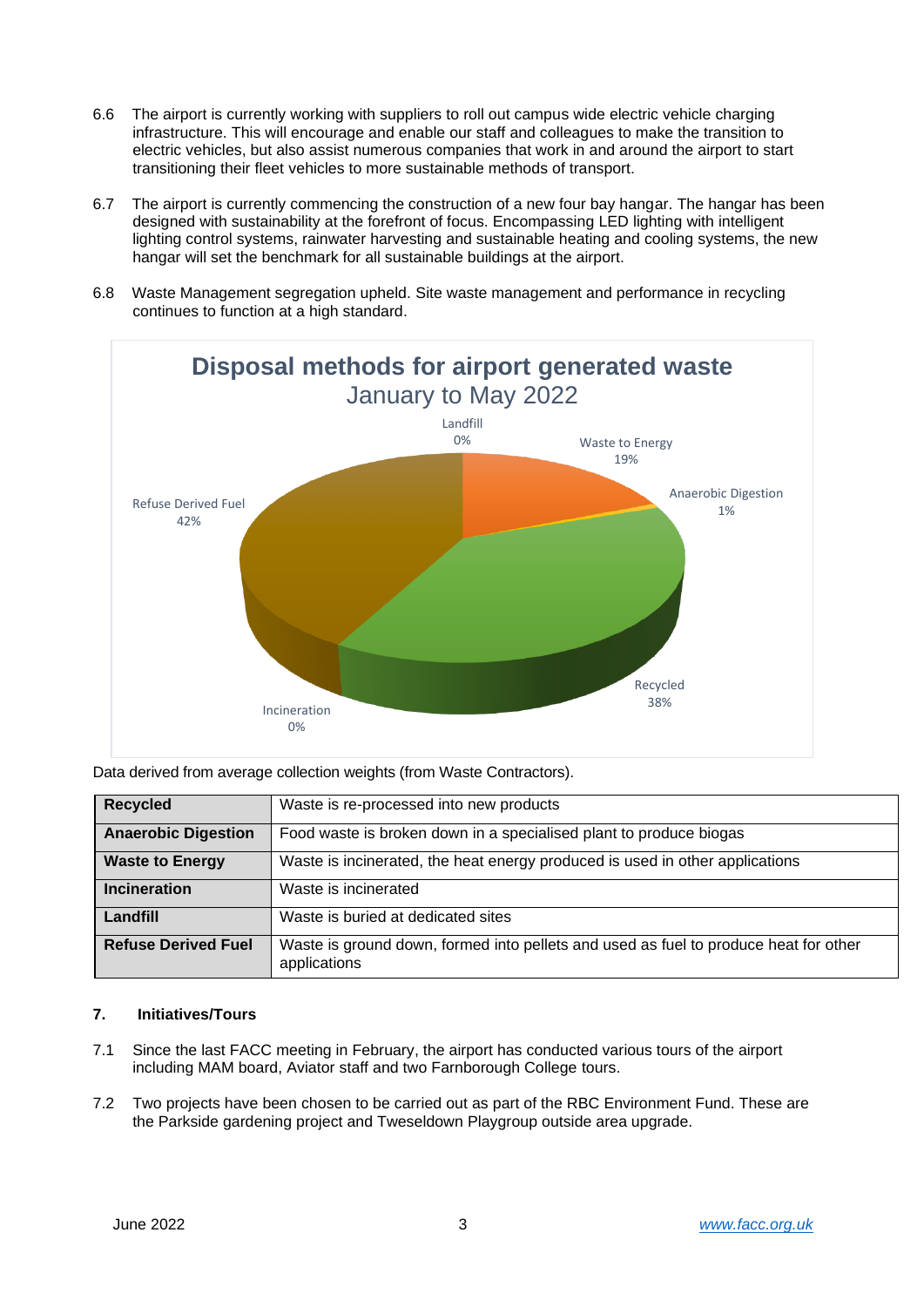# **8. Infringements**

|              | <b>Flights</b> | <b>Responses</b> | <b>Excused</b> | % of total monthly flights |                          |  |
|--------------|----------------|------------------|----------------|----------------------------|--------------------------|--|
| <b>Month</b> | investigated   | to date          | to date        | Investigated               | <b>Upheld to</b><br>date |  |
| Feb-22       |                |                  |                | 0.04                       | 0.00                     |  |
| Mar-22       | 3              | າ                |                | 0.11                       | 0.04                     |  |
| Apr-22       | 2              | 2                |                | 0.07                       | 0.00                     |  |
| $May-22$     |                |                  |                | 0.03                       | 0.03                     |  |
| <b>TOTAL</b> |                | 5                |                | 0.25                       | 0.07                     |  |

8.1 The table below displays a summary of results from the Flight Track Auditing Procedure:

- 8.2 Failure to adhere to noise abatement procedures leads to investigation by the airport. Identified operators must provide information and explain why a violation occurred with steps taken to prevent reoccurrence.
- 8.3 The table below displays a summary of infringement procedure results for the year to date (2021):

| <b>Period</b> | <b>Infringements</b> | <b>Responses received</b> | Responses accepted |
|---------------|----------------------|---------------------------|--------------------|
| $Q2 - 21$     |                      |                           |                    |
| $Q3 - 21$     |                      |                           |                    |
| $Q4 - 21$     |                      |                           |                    |
| $Q1 - 22$     |                      |                           |                    |
| <b>TOTAL</b>  |                      |                           |                    |

# **Complaints**

9.1 Farnborough Airport maintains record and investigates complaints in accordance with the Complaints Charter, published on the Farnborough Airport and RBC websites. Complaint's submission methods available are through letter, telephone, email or directly though the WebTrak system using the following contacts:

The Sustainability Department<br>
Farnborough Airport<br>
Email: complaints@far Hants, GU14 6XA

Email: complaints@farnboroughairport.com Farnborough Web: <https://webtrak.emsbk.com/fab>

- 9.2 Under Global Data Protection Regulations (GDPR) Farnborough Airport cannot pass private information, including complainant's name, road name and postcode, to third parties for website publication. Historic reports containing private information have been removed from current websites.
- 9.3 Reports will only contain information about the complaint together with the area from which it originates. Information exclusively provided to Farnborough Airport by members of the public is subject to our company privacy notice, viewable at [www.farnboroughairport.com/privacy-policy/](http://www.farnboroughairport.com/privacy-policy/)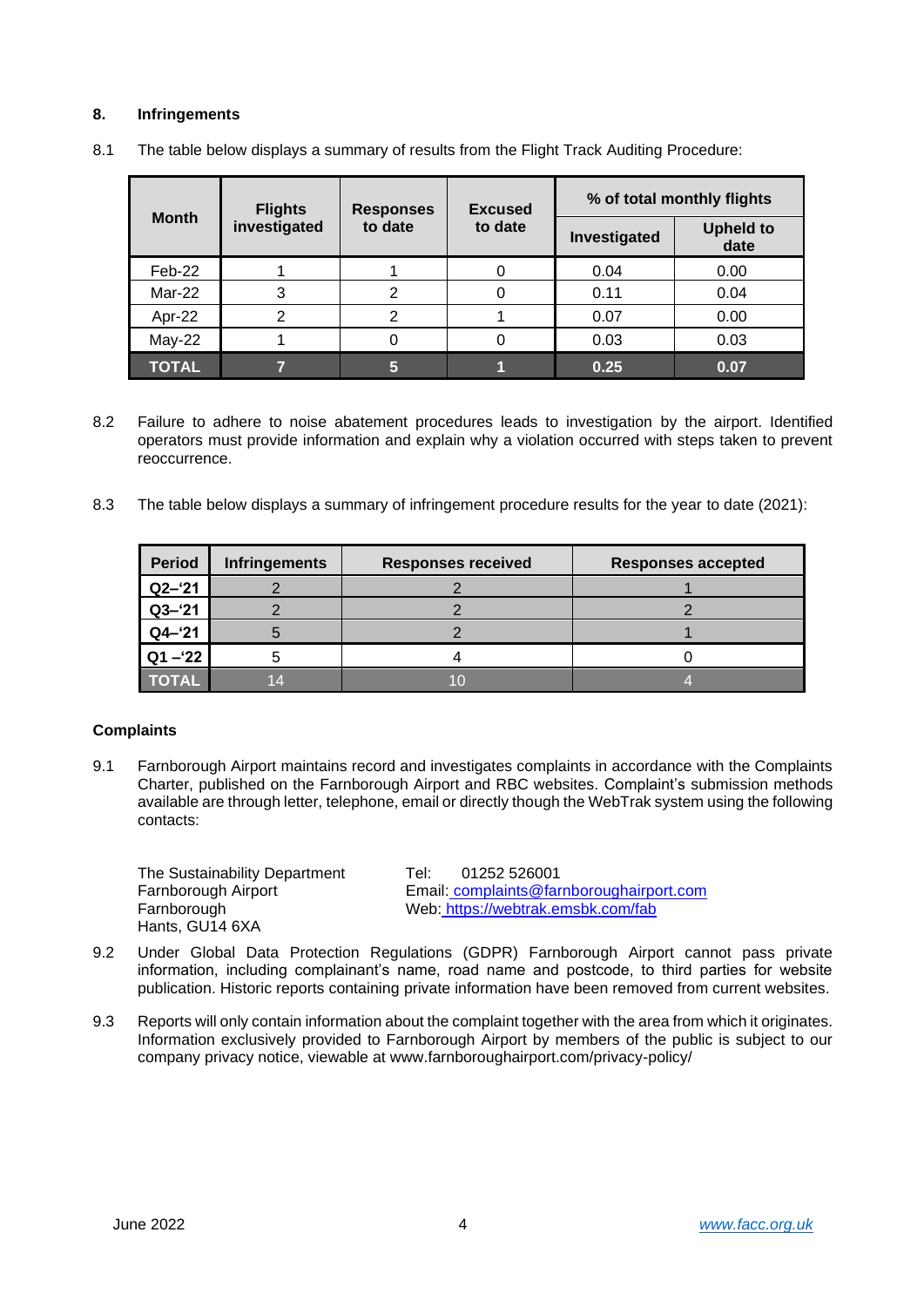Table 1 displays summarised complainant and complaint data with details of operational classification.

| <b>FAL</b> related<br>Month<br>complainants |    | <b>FAL</b><br>related | Complaints generated from<br>non-compliant flights |                         |              | Unauthorised<br>flights that | Complaints<br>related to |
|---------------------------------------------|----|-----------------------|----------------------------------------------------|-------------------------|--------------|------------------------------|--------------------------|
|                                             |    | complaints            | NA violation                                       | SID / STAR<br>violation | <b>TOTAL</b> | generated<br>complaints      | non-FAL<br>flights       |
| Feb-22                                      | 8  | 41                    |                                                    |                         |              |                              |                          |
| Mar-22                                      | 17 | 226                   |                                                    |                         |              |                              |                          |
| Apr-22                                      | 1  | 140                   |                                                    |                         |              |                              | 6                        |
| May-22                                      | 16 | 217                   |                                                    |                         |              | າ                            |                          |
| <b>Totals</b>                               | 41 | 624                   |                                                    |                         |              | G                            | 13                       |

# **Summary Table 1**

Table 2 displays a breakdown of the concerns raised by the complainants. On occasion, single complaints identify multiple concerns; consequently, the total of all the concerns raised is greater than the total complaints stated in Table 1.

# **Summary Table 2**

| Month         | Concerns raised by complainants (FAL related) |              |          |              |              |       |       |
|---------------|-----------------------------------------------|--------------|----------|--------------|--------------|-------|-------|
|               | Track                                         | <b>Noise</b> | Altitude | Size or type | Out of hours | Odour | Other |
| Feb-22        | 13                                            | 29           |          |              |              | O     | 4     |
| Mar-22        | 9                                             | 218          | ົ        |              | 2            |       | 92    |
| Apr-22        | 48                                            | 139          |          |              |              |       | 22    |
| $May-22$      | 40                                            | 181          | 30       |              | 3            | 2     | 86    |
| <b>Totals</b> | 110                                           | 567          | 43       |              | 5            | 5     | 204   |

Complaints categorised as "other" relate to general complaints (not flight specific) or complaints that do not come within the main categories (e.g. circling flights, increased movements, ground noise, helicopters).

9.4 The FACC complaints report (submitted alongside the Farnborough Airport Information Report) provides operational and response data on complaints received during the reporting period. Explanations of each column are provided below:

| Day:                                                            | The day of the week to which the complaint refers                                                                                                                                                        |
|-----------------------------------------------------------------|----------------------------------------------------------------------------------------------------------------------------------------------------------------------------------------------------------|
| Date & Time:                                                    | The date and time to which the complaint refers                                                                                                                                                          |
| Town / City:                                                    | The town or city of the complainant                                                                                                                                                                      |
| <b>Concerns:</b>                                                | The concerns raised by the complainant (may be multiple)                                                                                                                                                 |
| <b>Operation:</b><br>(overflight)                               | Whether the aircraft was a Departure, an Arrival, or Transient                                                                                                                                           |
| $R/W$ :                                                         | The runway used, 24, 06 or H (Helipad).                                                                                                                                                                  |
| Type:                                                           | The aircraft type (International Civil Aviation Organisation (ICAO)<br>code)                                                                                                                             |
| Category:                                                       | The general type of aircraft, either Jet, Turbo-prop, Prop or Helicopter                                                                                                                                 |
| <b>Infringement Status:</b><br><b>Explanation:</b><br>Response: | The conclusion following flight track audit and complaint investigation<br>The key explanation of the concerns raised by the complainant<br>The correspondence method used to respond to the complainant |

# Please note:

Where the complaint is of a general nature and flight or infringement specifics do not apply, or if the complaint concerns a non-Farnborough flight of which details are unknown, the entry is marked N/A.

- Complaints received that do not specify a time are logged using the default time setting on the complaints monitoring system. The default setting is 00:00.
- Complaints data only reflects those complaints submitted within the reporting period.